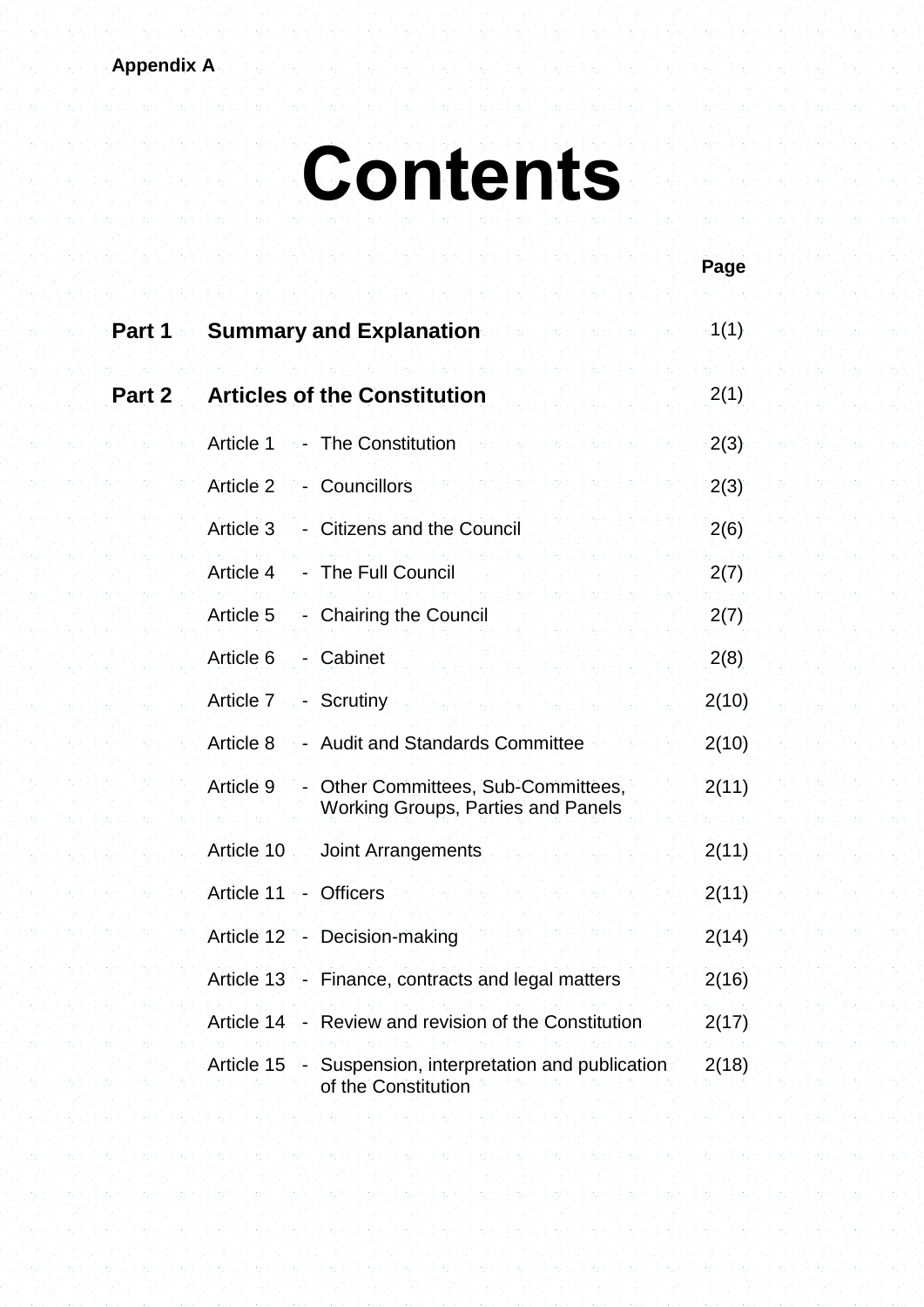| Part 3 | <b>Responsibility for Functions</b>                          | 3(1)   |
|--------|--------------------------------------------------------------|--------|
|        | Introduction                                                 | 3(3)   |
|        | <b>Matters reserved to Full Council</b>                      | 3(5)   |
|        | Matters reserved to Cabinet                                  | 3(8)   |
|        | Committees                                                   | 3(9)   |
|        | <b>Working Groups, Parties and Panels</b>                    | 3(20)  |
|        | Terms of Reference for Working Groups, Parties and<br>Panels | 3(21)  |
|        | <b>Member Champions</b>                                      | 3(26)  |
|        | Scheme of Delegation to Officers                             | 3(28)  |
| Part 4 | <b>Rules of Procedure</b>                                    | 4(1)   |
|        | <b>Council Procedure Rules</b>                               | 4(5)   |
|        | <b>Cabinet Procedure Rules</b>                               | 4(28)  |
|        | Joint Partnership Committee Procedure Rules                  | 4(32)  |
|        | <b>Access to Information Procedure Rules</b>                 | 4(33)  |
|        | <b>Policy Framework and Budget Procedure Rules</b>           | 4(39)  |
|        | <b>Scrutiny Procedure Rules</b>                              | 4(41)  |
|        | <b>Financial Regulations</b>                                 | 4(48)  |
|        | <b>Standing Orders relating to Contracts</b>                 | 4(120) |
|        | <b>Officer Employment Procedure Rules</b>                    | 4(151) |
| Part 5 | <b>Codes and Protocols</b>                                   | 5(1)   |
|        | <b>Councillors' Code of Conduct</b>                          | 5(3)   |
|        | <b>Officers' Code of Conduct</b>                             | 5(15)  |
|        | <b>Officer/Councillor Protocol</b>                           | 5(25)  |